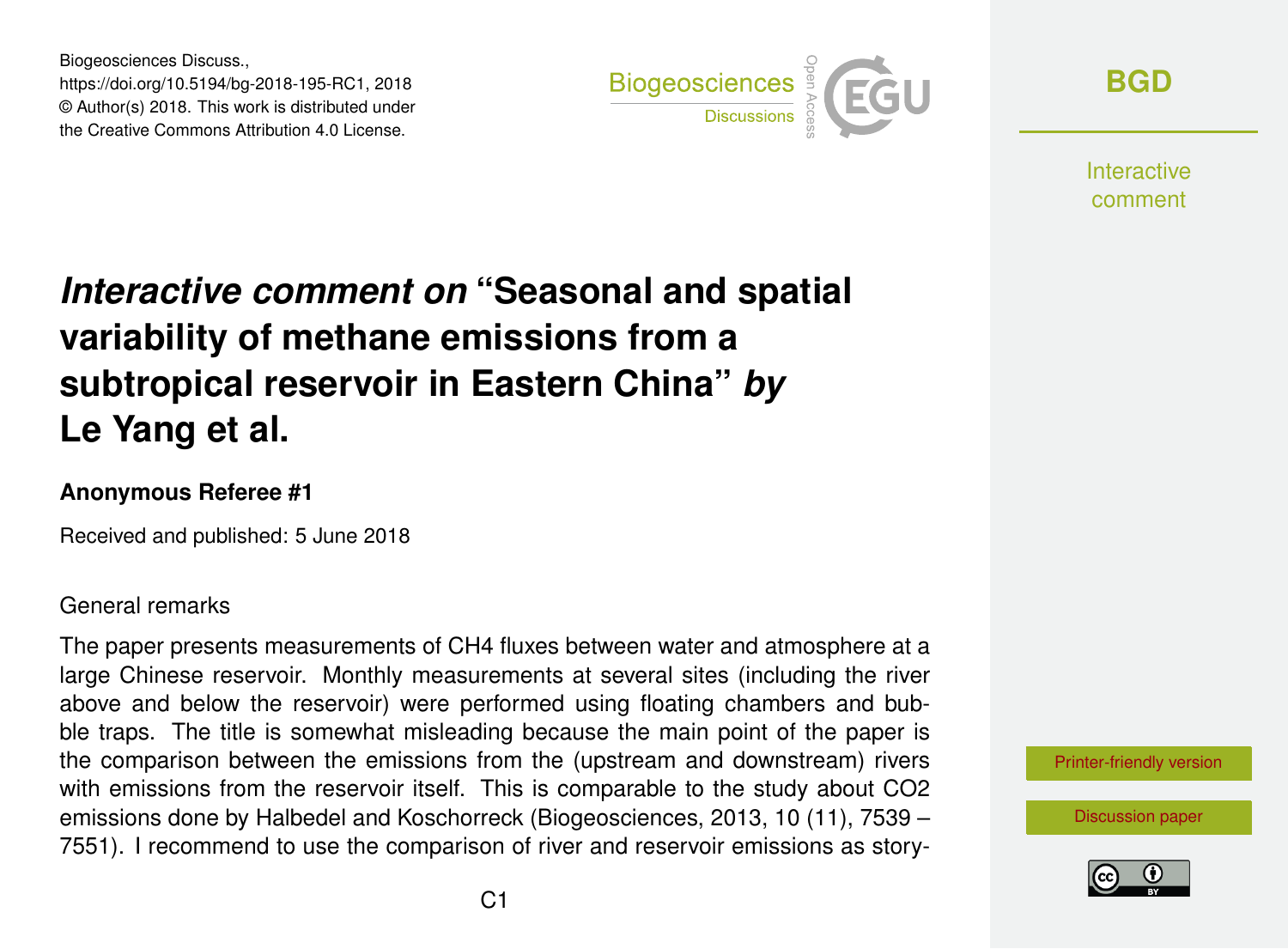line in this paper. Hypotheses should be developed along this storyline. Is the message of the paper that the river emits more CH4 than the reservoir? That would mean that constructing a reservoir has the potential to reduce CH4 emissions. The explanation for this somewhat surprising conclusion by the authors is that the deep oxic waterbody slows down emissions by offering more options for methane oxidation. Do you have an idea were the CH4 in the river comes from? Were the emissions in the streams higher because of the CH4 concentration or because of a higher gas transfer coefficient? Was the water released by the dam taken from the hypolimnion? Throughout the manuscript it is often not clear if a particular site is a river, a lake, or a reservoir (e.g. l.117). Lentic and lotic waterbodies, however, are different with respect to GHG emissions. This also has consequences regarding the methods. In a stream you cannot use an anchored chamber (Lorke et al. Biogeosci. 12 (23), 7013 – 7024) while in a lentic waterbody, drifting chambers are problematic because the wind drift might create artificial turbulence. The discussion about the reasons for the observed pattern is often speculative since important data were not measured (e.g. vertical concentration gradients in the reservoir, k600). Considering that the paper presents a rather limited dataset, it is rather long. I think the whole manuscript can be shortened considerably without losing too much information. The method section lacks important information on the field procedures while at the same time somewhat trivial calculations are explained in great detail. Calculation details could be moved to the supplemental material. The language would benefit from a check by a native English speaker.

#### Detailed remarks

l.13: Remove "Seasonal variability showed that" l.15: "flat" is not the right term here. l.16/17: What does "interrupted by the bubbles" mean? l.22-24: Not a really new finding. l.29: Are reservoirs wetlands? l.29: Replace "used to be often" by "are". l.29: Logic of the sentence is strange. Reservoirs are not Energy. l.36: China has 98002 dams. l.40: Rules is not the correct term here l.44: "plant mediated" instead of "Plantmedium" l.45: Reservoirs typically do not have littoral vegetation. l.46-51: Sentence

# **[BGD](https://www.biogeosciences-discuss.net/)**

Interactive comment

[Printer-friendly version](https://www.biogeosciences-discuss.net/bg-2018-195/bg-2018-195-RC1-print.pdf)

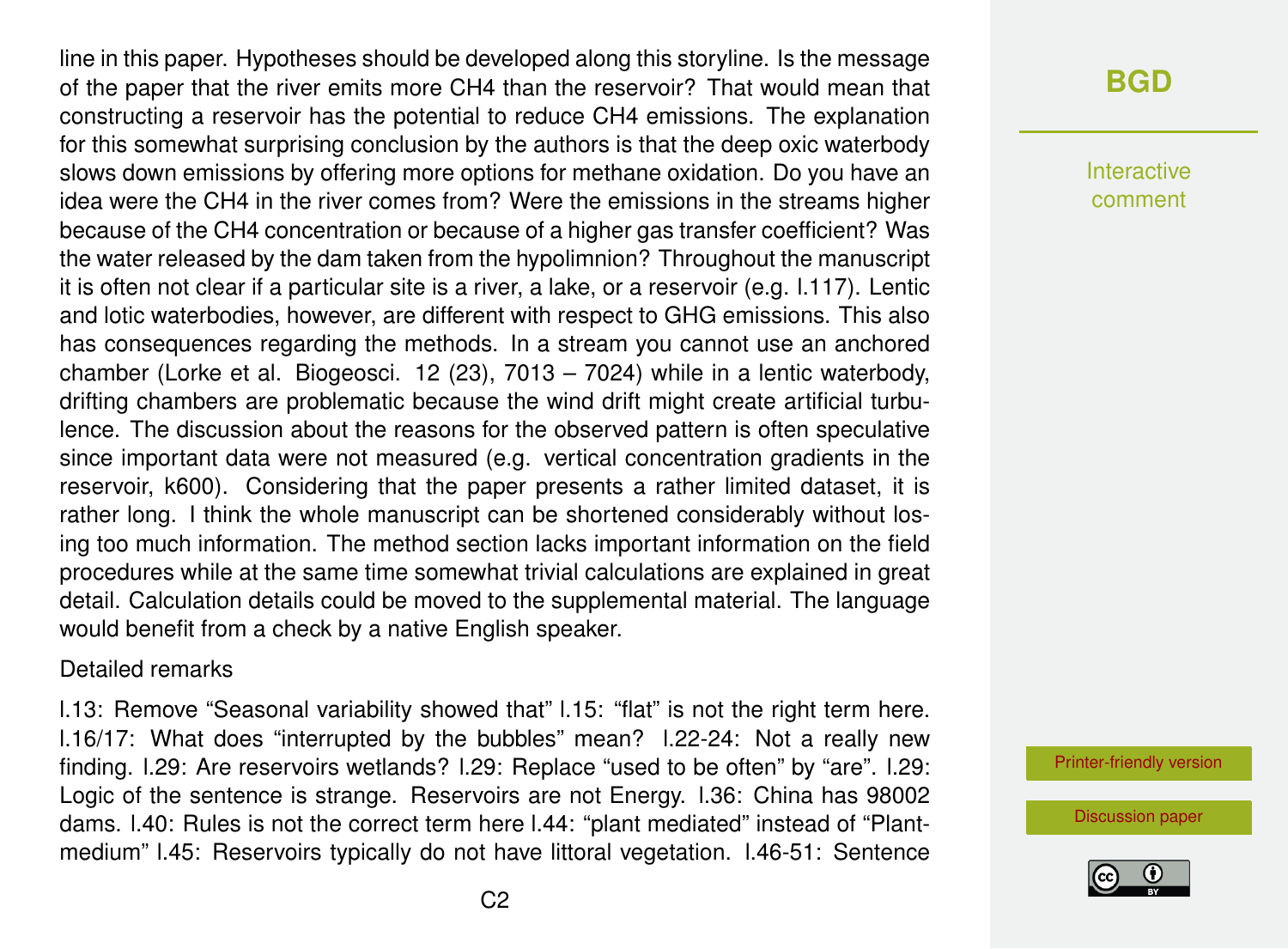rather long. l.57-58: Why probably? Is that not stated in those papers? l.61-63: What is the logic of this sentence? l.77-80: I do not understand what exactly you want to express? l.88: Should be included in a CH4 budget of a hydroelectric reservoir. l.91-94: This is not really a hypothesis because it is long known that temperature has an influence on CH4 emissions. Furthermore, in a deep reservoir the temperature at the bottom is rather constant over the season. The major seasonal difference is the different Corg and maybe O2 supply to the sediment. l.103: Replace "dynamics of" by "monthly". l.104: ". . . region in 2015." l.107: Mean annual air temperature l.107: "a total" l.108: How was evaporation measured? Is this the evaporation from the water surface? l.109: Remove "which" l.116: Do you mean "contributes" instead of "occupy"? l.117: "inflow" instead of "surface runoff". l.117: Is it a river, a lake or a reservoir? l.113-120: this can be shortened l.125-140: This paragraph can be shortened. Can you also give the water depth at the sampling points (or the elevation of the bottom above sea level (NN))? l.143: Remove "In this study, the" l.145: "at each". What do you mean by morning? Give a range of hours. l.146: Remove article before bubble l.149: Remove the last part of the sentence. l.164: More details about the chamber method are required. Especially: Were the chambers fixed or drifting? 0.5 l sample volume is a lot. Were the measured data corrected for dilution with ambient air during sampling? l.180: At what depth were the traps installed? How long were they deployed? Were the bubble traps installed at all sites? l.185: Remove "to reach". l.187-197: Paragraph is too long l.198-208: Despite the long description it is not fully clear to me which model was used to fit the data. Please provide the equation of the fit. How was the concentration calculated? Provide equation. What is the unit of dc/dt? l.214-217: How was the diffusive flux calculated when ebullition occurred? Equation 2. I wonder whether it makes sense to average over the transects, especially if single sites show extreme values. l.224 add ". . .flux measured by the bubble traps)" Equation 3: Using equation 3 I get the unit  $\mu$ g CH4 m-2 h-1, not mg CH4 m-2 h-1. l.251: Add "in the inflowing river" l.268-278: Given the large standard deviation the second digit after the decimal point is not significant and should be removed. l.276: That is no surprise since

### **[BGD](https://www.biogeosciences-discuss.net/)**

**Interactive** comment

[Printer-friendly version](https://www.biogeosciences-discuss.net/bg-2018-195/bg-2018-195-RC1-print.pdf)